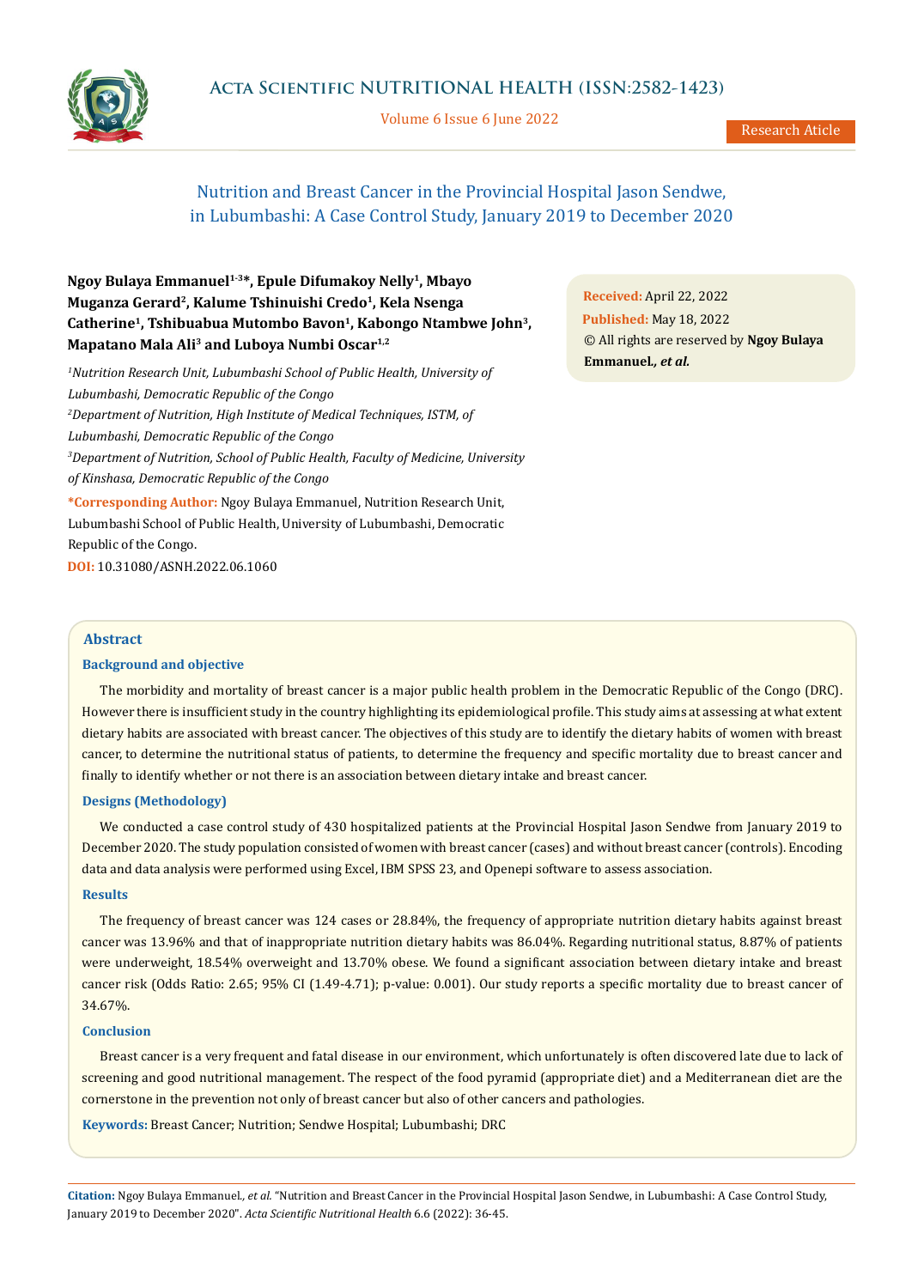#### **Introduction**

#### **Background**

Breast cancer is the leading cancer in women in terms of incidence and mortality worldwide. Despite therapeutic progress, it still remains a serious cancer with heavy physical and psychological after-effects  $[1]$ . Thus, as the causes of breast cancer are not known, several studies have highlighted a number of factors involved in the occurrence of breast cancer. These factors include: a diet rich in fat and carbohydrates, increased consumption of red meat and cold cuts, alcoholism, smoking, lack of breastfeeding, and food contaminants such as heterocyclic amines, polycyclic aromatic hydrocarbons and pesticides  $[2]$ . High consumption of flavonoids (red fruits, apples, onions, spinach) reduces the proliferation of cancer cells. Preventing breast cancer through nutrition consists of balancing one's overall consumption, favouring what protects and reducing what may contribute to the development of breast cancer  $[3]$ . Globally, the number of breast cancers has increased significantly over the past 30 years. Incidence is increasing in all regions of the world, including developing countries. A study based on more than 300 cancer registries in 187 countries showed that the number of breast cancers had increased from about 640,000 cases in 1980 to 1.6 million in 2010, an increase of almost 250% [4]. The incidence of breast cancer has increased by 3.1% per year in all regions of the world. However, the increase in deaths has been slower (1.8% per year) than the increase in cases, from 250,000 in 1980 to 425,000 in 2010, including 68,000 women aged 15-49 in developing countries. With approximately 6,000 new cases and 2,500 deaths each year in Belgium, breast cancer is the leading cause of cancer morbidity and mortality in women [5]. In France, the number of new cases of breast cancer was estimated in 2012 at 48,763 cases (incidence rate standardised to the world population = 88.0 per 100,000 women). Switzerland is thus among the countries with the highest incidence of breast cancer in the world, with a European standardised rate of 108 cases per 100,000 women per year. The incidence of breast cancer represents 32% of female cancers with approximately 5300 new cases each year  $[6]$ . About 2.09 million cases of breast cancer were diagnosed in 2018 [7] and 2.26 million in 2020  $[8]$ . Of the 1.6 million cases worldwide in 2010, half occurred in developing countries [4]. In Morocco, in 2014, the frequency of breast cancer was 267 cases [1]. In Algeria, breast cancer is the most common cancer with 6625 new cases diagnosed in 2012 [9].

Breast cancer remains the most frequent and deadly cancer in women. In 2008 the mortality rate by breast cancer reached 458,503 deaths or 13.7% while in 2012 this same rate reached 521907 cases or 14.7% of the overall cancer mortality in women which puts it in the first position from the mortality point of view. In Morocco, breast cancer mortality has increased from 14.2% or 2804 deaths in 2008, to 27.8% of overall cancer mortality, or 2878 deaths in 2012  $[10]$ . In 2015, breast cancer was responsible for 57,000 deaths worldwide [11] and 685,000 deaths in 2020 [8]. With 1,200 deaths per year, breast cancer is the second most common cancer and the third most common cause of cancer mortality in France [12]. Diet is among the main several causes of cancer [2,3].

In the Democratic Republic of Congo (DRC) the incidence of breast cancer was estimated at 50,000 cases in 2008 [13]. This incidence increased from 4578 cases in 2014, in Kinshasa the incidence of breast cancer was 24% [14]. Breast cancer, by virtue of its morbidity (2,704 deaths, i.e. 16.0% of the total number of deaths due to cancer (6,900 deaths)) and its mortality, constitutes a major public health problem [15]; this mortality is always high because of the late diagnosis and the significant lack of therapeutic means [13]. In this country, especially in the city of Lubumbashi, there was insufficient statistics on the epidemiology of breast cancer [16]. Diet factors associated with the breast cancer are unknown in DR Congo, particularly in Haut Katanga Province. There was therefore needed to update data on breast cancer morbidity and mortality in the Lubumbashi city.

#### **Research question**

Could inappropriate diet consumption play a role in the risk morbidity of breast cancer of hospitalized patients in the Provincial General Hospital Jason Sendwe?

#### **Hypothesis**

Null hypothesis: inappropriate diet consumption is not associated with the breast cancer of hospitalized patients.

Alternative hypothesis: inappropriate diet consumption is associated with the breast cancer of hospitalized patients.

#### **Objective**

The present study aimed to highliht nutrition dietary habits associted with the breast cancer of hospitalized patients in the Provincial General Hospital Jason Sendwe from January 2019 to December 2020.

Specific Objectives were: to identify the hospitalized breast cancer patients and the control, to asess inappropriate diet consumption habits of hospitalized breast cancer patients, to evaluate the relationship between breast cancer and inappropriate diet consumption habits of hospitalized patients and to determine the specific mortality due to breast cancer.

**Citation:** Ngoy Bulaya Emmanuel*., et al.* "Nutrition and Breast Cancer in the Provincial Hospital Jason Sendwe, in Lubumbashi: A Case Control Study, January 2019 to December 2020". *Acta Scientific Nutritional Health* 6.6 (2022): 36-45.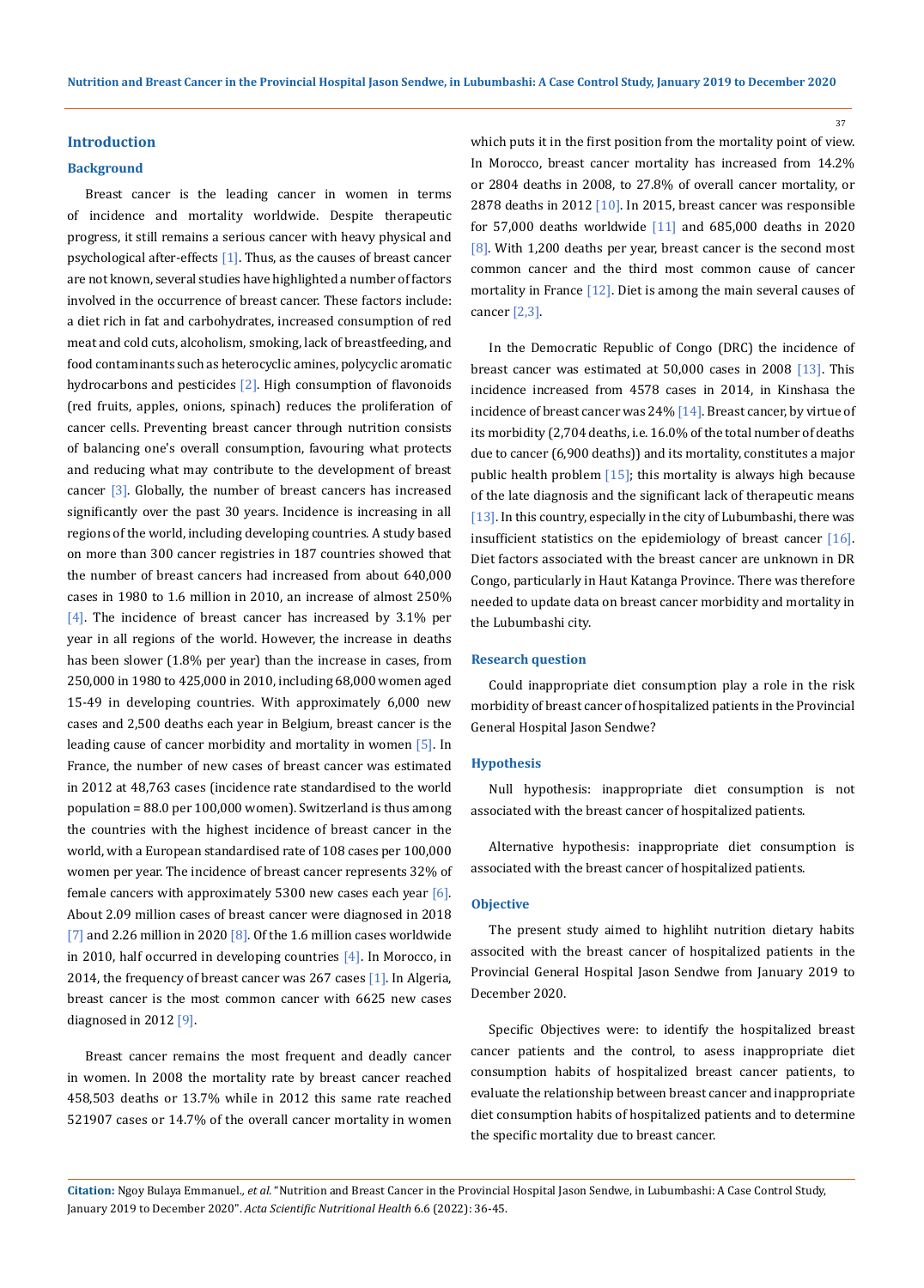#### **Design and Methods**

### **Study setting**

This work took place in the provincial general reference hospital Jason Sendwe Lubumbashi city, Haut Katanga Province, DR Congo.

#### **Geographical location and background of the setting**

Jason SENDWE Hospital is located in the Lubumbashi Health Zone and is bounded to the North by SENDWE street; to the South by des écoles street; to the East by the Lycée Wema; and to the West by Likasi street.

Formerly known as the Prince Leopold Hospital, the Jason SENDWE Provincial General Reference Hospital, which served as the framework for the present study, was built in 1928. The motives that prompted the authorities of the time to build this hospital for the indigent were both social and humanitarian, i.e. the fight against endemic diseases due to the demographic growth in order to avoid contagion in the Queen Elizabeth Hospital (White Hospital). This hospital, whose construction was not an easy task, was built in two phases, namely: the pavilion part and the multistorey part in which several hospital services are located. The first phase of construction was devoted to the residential part and was completed in 1928. However, a wing was built before our country gained independence, but the work was interrupted following the unfortunate events that followed the country's independence. It is a state hospital, managed until 1962 by the state itself. In 1962, following the installation of the refugee camp of sad memory between the Ruashi (where the University Hospital of the Official University of Congo was located) and the university campus, the University authorities were unable to carry out the training of medical students and were thus obliged to move to the SENDWE Hospital. From that time onwards, there was a two-headed management with a state management alongside the University management. In the same year, the multi-storey building was inaugurated. From 1974, the management of the hospital was entrusted to Gécamines for social reasons, the most important of which was the concern of the President of the Republic at the time to allow the population to benefit from good quality care at a lower price. Two years later, the University moved into the former Queen Elizabeth Clinic, now the Cliniques Universitaires de Lubumbashi [17].

## **Population and Sampling**

The study population is composed of women with cancer hospitalised at Sendwe Hospital. The sample was exhaustive and consisted of 430 subjects, 124 cases and 306 controls. We consulted all the patients' files or records.

#### **Inclusion criteria**

Woman patient affected by breast cancer or other cancer and hospitalised at Sendwe Hospital from January 2019 to December 2020, has consulted the hospital's nutrition services and medical informations are available.

38

#### **Exclusion criteria**

Pregnant women, breastfeeding women or women on special diets were excluded from the study, as during this period they have eating habits that do not reflect their true dietary habits.

People (cases and controls) with chronic diseases were also excluded from the study, as certain chronic diseases such as hypertension and type 2 diabetes are thought to be related to the risk of developing breast cancer.

#### **Materials**

Among the materials sources of data, we consulted cards, patients foods diaries, and cancer registry.

### **Study design**

We conducted a case-control study. Women with breast cancer were cases and those with other types of cancers (uterine, cervical, liver,...) were controls. Among cases (124) and controls (306), we checked who consumed inappropriate or appropriate nutrition dietary habits.

#### **Data collection technique**

We used the hospital data tools such as register to take out clinical data in accordance with the litterature review related to data collection.

#### **Variables examined**

Socio-demographic variables of subject study: Age of patient, marital status of the patient (married, single, widowed, divorced), occupation (civil servant, liberal, housewife), residence (Lubumbashi, Katuba, Kenya, Kamalondo, Ruashi, Annexe, Kampemba)

Exposure variable: nutrition diet habits

- Inappropriate diet habits consumption (red meat, total fat, milk and milk products, tabaco smoking, alcohol, sugar and sweeten products, delicatessen, …)
- Approriate diet habits consumption (fruits and vegetables, fish, poultry, ….)

Outcome variable: breast cancer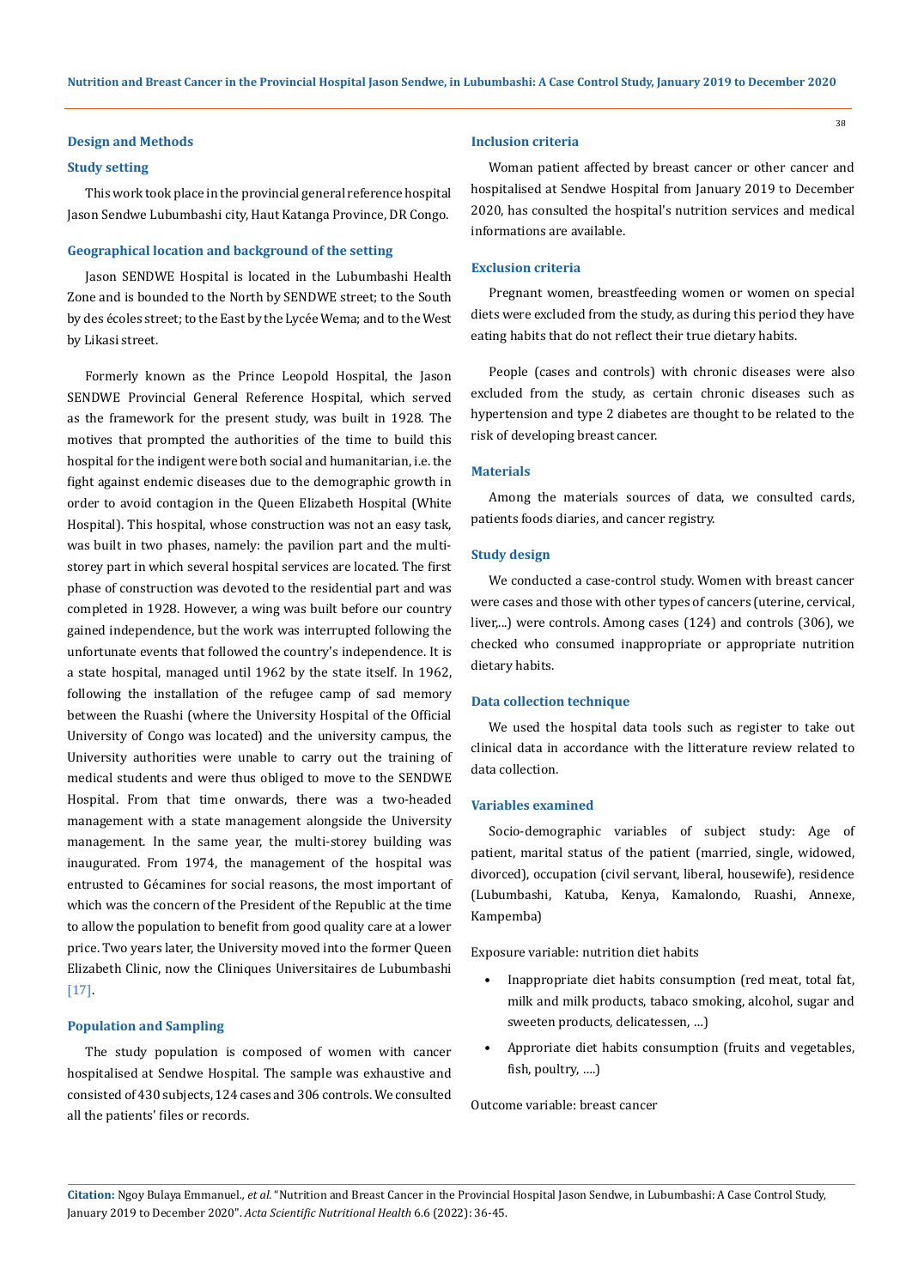#### **Data analysis**

Descriptive statistics of the sample and univariate analysis between exposure and outcome variables were undertaken using IBM SPSS 23 Statistics and Openepi with Twobytwo table to assess association of breast cancer with nutrition diet habits.

#### **Potential biases**

Type I and type II errors were minimized in calculating sample size using P-S Power and Sample Size Calculation Software, IBM SPSS version 23, 95% of confidence interval with desired precision of 5%. Bias of skewed selection, biases of skewed information and misclassification (differential and no differential) were mitigated by inclusion and exclusion criteria fixed, limiting collection clinical data to the nutritionist office in the Jason Sendwe hospital, matching one case to at least two controls and by defining the exposure and outcome variables.

# **Ethical consideration**

Our study protocol was approved by the committee of medical ethic of the University of Lubumbashi (UNILU) in order to guarantee respect of person, benevolence and honest distribution's risk, and benefit of study. The health provincial authorities of Jason Sendwe Hospital permitted also present study.

# **Results**

The table 1 shows that the cancer affected more women over 50 years of age (43.3%) and the average age was 45 years. More than half of the women with cancer were housewives (70.2%) compared to 13.5% of women who were civil servants. The cancers affected more married women (60.5%) compared to 2.1% of women with cancers. Kampemba is the commune where the majority of women with cancer resided (37.4%) compared to 2.6% of patients who resided in the commune of Kenya table 2 shows that the prevalence was 28.2% for breast cancer, 86% for inappropriate eating habits, 20.7% for obesity, 27.4% for overweight, 13.5% for underweight and 34.7% of patients who died of breast cancer.

In table 3, for the 430 cancer patients hospitalised at the jason sendwe hospital from January 2019 to December 2020, dietary habits included red meat (50.7% of patients), cold cuts (48.8% of

| Variable                        | $n = 430$ | Percentage (%) |  |  |  |  |  |
|---------------------------------|-----------|----------------|--|--|--|--|--|
| <b>Bracket age (years)</b>      |           |                |  |  |  |  |  |
| Average age (years)             | 45        |                |  |  |  |  |  |
| $\leq 20$                       | 29        | 6.7            |  |  |  |  |  |
| $21 - 30$                       | 61        | 14.2           |  |  |  |  |  |
| $31 - 40$                       | 96        | 22.3           |  |  |  |  |  |
| 41-50                           | 58        | 13.5           |  |  |  |  |  |
| > 50                            | 186       | 43.3           |  |  |  |  |  |
| Profession                      |           |                |  |  |  |  |  |
| Civil servant                   | 58        | 13.5           |  |  |  |  |  |
| Liberal work                    | 70        | 16.3           |  |  |  |  |  |
| Housewife                       | 302       | 70.2           |  |  |  |  |  |
| Marital status                  |           |                |  |  |  |  |  |
| Single                          | 131       | 30.5           |  |  |  |  |  |
| Divorced                        | 9         | 2.0            |  |  |  |  |  |
| Maried                          | 260       | 60.5           |  |  |  |  |  |
| Widow                           | 30        | 7.0            |  |  |  |  |  |
| Residence (township of patient) |           |                |  |  |  |  |  |
| Annexe                          | 81        | 18.8           |  |  |  |  |  |
| Kamalondo                       | 36        | 8.4            |  |  |  |  |  |
| Kampemba                        | 161       | 37.4           |  |  |  |  |  |
| Katuba                          | 13        | 3.1            |  |  |  |  |  |
| Kenya                           | 11        | 2.6            |  |  |  |  |  |
| Lubumbashi                      | 72        | 16.7           |  |  |  |  |  |
| Ruashi                          | 56        | 13.0           |  |  |  |  |  |

**Table 1:** Sociodemographic characteristics of haspitalized patients of cancer in the Jason Sendwe Hospital, from 2019 to 2020.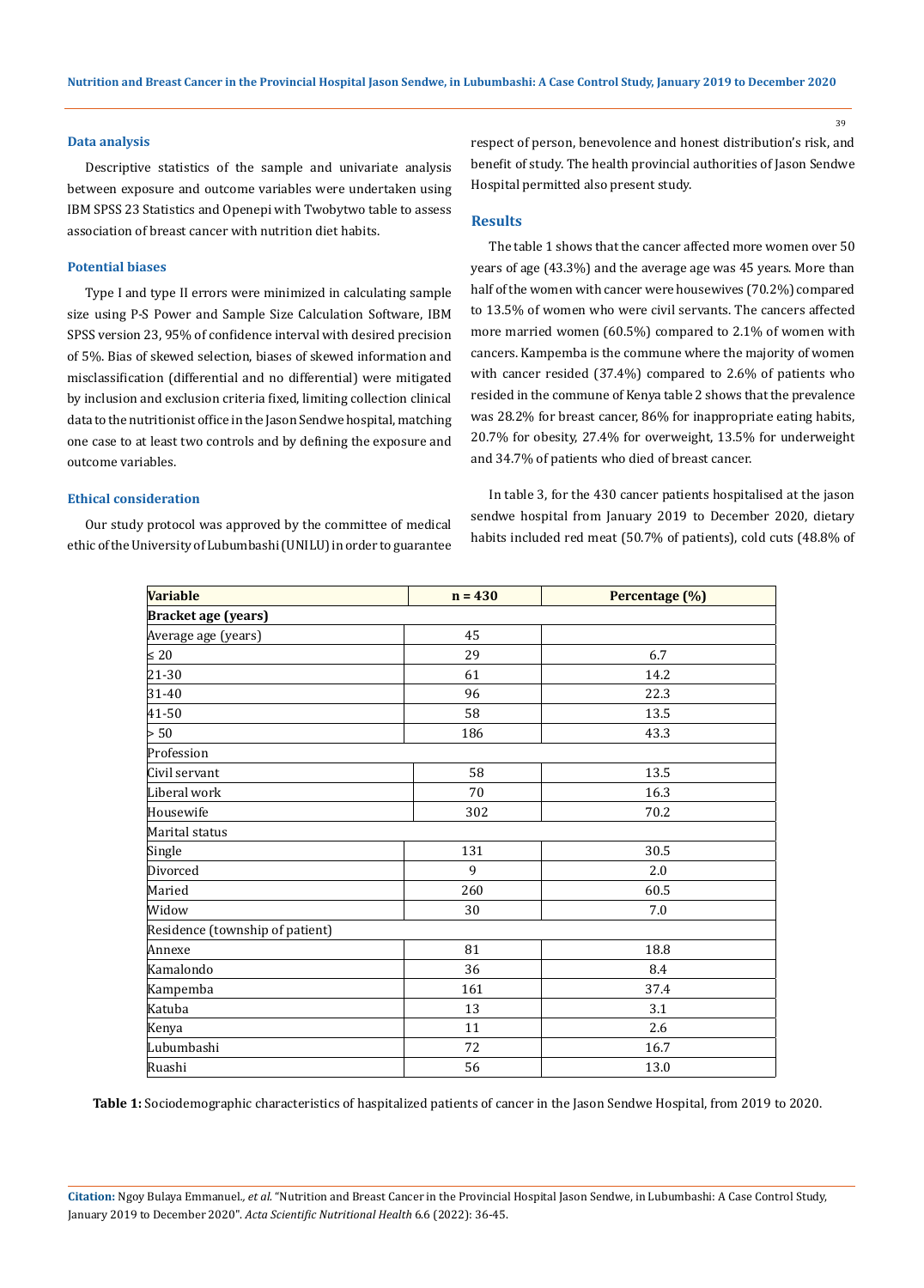| <b>Variable</b>                             | $n = 430$ | Per centage (%) |  |  |
|---------------------------------------------|-----------|-----------------|--|--|
| Cancer type                                 |           |                 |  |  |
| Breast cancer                               | 124       | 28.8            |  |  |
| Other cancer                                | 306       | 71.2            |  |  |
| Dietary habits consumption                  |           |                 |  |  |
| Inappropriate dietary habits of<br>patients | 370       | 86.0            |  |  |
| Approriate dietary habits of<br>patients    | 60        | 14.0            |  |  |
| Nutritional status of mother                |           |                 |  |  |
| Obesity (BMI $\geq$ 30)                     | 89        | 20.7            |  |  |
| Overweight (BMI 25 - 29.9)                  | 118       | 27.4            |  |  |
| Normal (BMI 18.5-24.9)                      | 165       | 38.4            |  |  |
| Underweight (BMI ≤ 18.5)                    | 58        | 13.5            |  |  |
| Specific mortality due to B. Cancer         |           |                 |  |  |
| Dead of breast cancer                       | 149       | 34.7            |  |  |
| Survival                                    | 281       | 65.3            |  |  |

**Table 2:** Prevalence of the breast cancer and inappropriate diet habits consumption and nutritional status of the hospitalized patients of cancer in the Jason Sendwe Hospital, from 2019 to 2020.

patients), sugar and sweets (81.2% of patients), alcoholic beverages (13.5% of patients), tobacco (8. 1% of patients), total fats (71.9% of patients), milk and dairy products (62.6% of patients), fruit and vegetables (96.3% of patients), fish (85.6% of patients) and poultry meat (80.9% of patients).

The results presented in Table 4 show a statistically significant association between inappropriate dietary habits and breast cancer (Chi-square = 20.39,  $p = 0.0000$ ), except for smoking (Chi-square  $= 2.186$ ,  $p = 0.1393$ ). Inpatients with inappropriate dietary habits were 3.4 times more likely to develop breast cancer than those with appropriate dietary habits  $(OR = 3.453: 1.974 - 6.041)$ . The table then illustrates that inappropriate habits of consuming red meat  $(Chi-squared = 6.676; p = 0.0097; OR = 1.745: 1.141-2.667)$ , cold cuts (Chi-squared = 4.043; p = 0.0443; OR = 1.535: 1.009-2.345), total fat (Chi-squared =  $6.65$ ; p =  $0.0099$ ; OR =  $1.931: 1.173-3.253$ ), alcoholic beverages (Chi-squared =  $6.649$ ; p =  $0.0099$ ; OR =  $2.085$ : 1.171-3.686), milk and dairy products (Chi-squared = 11.52;  $p =$ 0.0006; OR = 2.212: 1.396-3.559), sugars and sweets (Chi-squared  $= 4.113$ ;  $p = 0.0420$ ;  $OR = 2.898$ : 1.062-9.887) were statistically associated with breast cancer. But the appropriate dietary habits of consuming poultry meat (Chi-squared =  $2.964$ ;  $p = 0.0851$ ; OR  $= 0.6422$ : 0.387-1.076), fish (Chi-squared  $= 2.186$ ; p  $= 0.1293$ ;

| <b>Variable</b>            | $n = 430$ | 40              |  |  |
|----------------------------|-----------|-----------------|--|--|
|                            |           | Per centage (%) |  |  |
| Red meat consumption habit |           |                 |  |  |
| Yes                        | 218       | 50.7            |  |  |
| No                         | 212       | 49.3            |  |  |
| Delicatessen               |           |                 |  |  |
| Yes                        | 210       | 48.8            |  |  |
| No                         | 220       | 51.2            |  |  |
| Sugars and sweet products  |           |                 |  |  |
| Yes                        | 349       | 81.2            |  |  |
| No                         | 81        | 18.8            |  |  |
| Alcoholic beverages        |           |                 |  |  |
| Yes                        | 58        | 13.5            |  |  |
| No                         | 372       | 86.5            |  |  |
| Tobacco                    |           |                 |  |  |
| Yes                        | 35        | 8.1             |  |  |
| No                         | 395       | 91.9            |  |  |
| Tot al fats                |           |                 |  |  |
| Yes                        | 309       | 71.9            |  |  |
| No                         | 121       | 28.1            |  |  |
| Fruits and vegetables      |           |                 |  |  |
| Yes                        | 414       | 96.3            |  |  |
| No                         | 16        | 3.7             |  |  |
| Milk and dairy products    |           |                 |  |  |
| Yes                        | 269       | 62.6            |  |  |
| No                         | 161       | 37.4            |  |  |
| Fish                       |           |                 |  |  |
| Yes                        | 368       | 85.6            |  |  |
| No                         | 62        | 14.4            |  |  |
| Poultry                    |           |                 |  |  |
| Yes                        | 348       | 80.9            |  |  |
| No                         | 82        | 19.1            |  |  |

**Table 3:** Diet consumption habits of various foods by the hospitalized patients of cancer in the Jason Sendwe Hospital, from 2019 to 2020.

 $OR = 1.626$ : 0.862-3.223), fruits and vegetables (Chi-squared = 0.047; p = 0.8281; OR = 0.887: 0.306-2.889) were not statistically associated to breast cancer.

# **Discussion of Results**

**Socio-demographic characteristics of women with cancer hospitalised at the Sendwe RGH from January 2019 to December 2020**

The average age of our respondents was 45 years. This average age is slightly lower than that of Mbala Kindu in Kinshasa (48 years)

**Citation:** Ngoy Bulaya Emmanuel*., et al.* "Nutrition and Breast Cancer in the Provincial Hospital Jason Sendwe, in Lubumbashi: A Case Control Study, January 2019 to December 2020". *Acta Scientific Nutritional Health* 6.6 (2022): 36-45.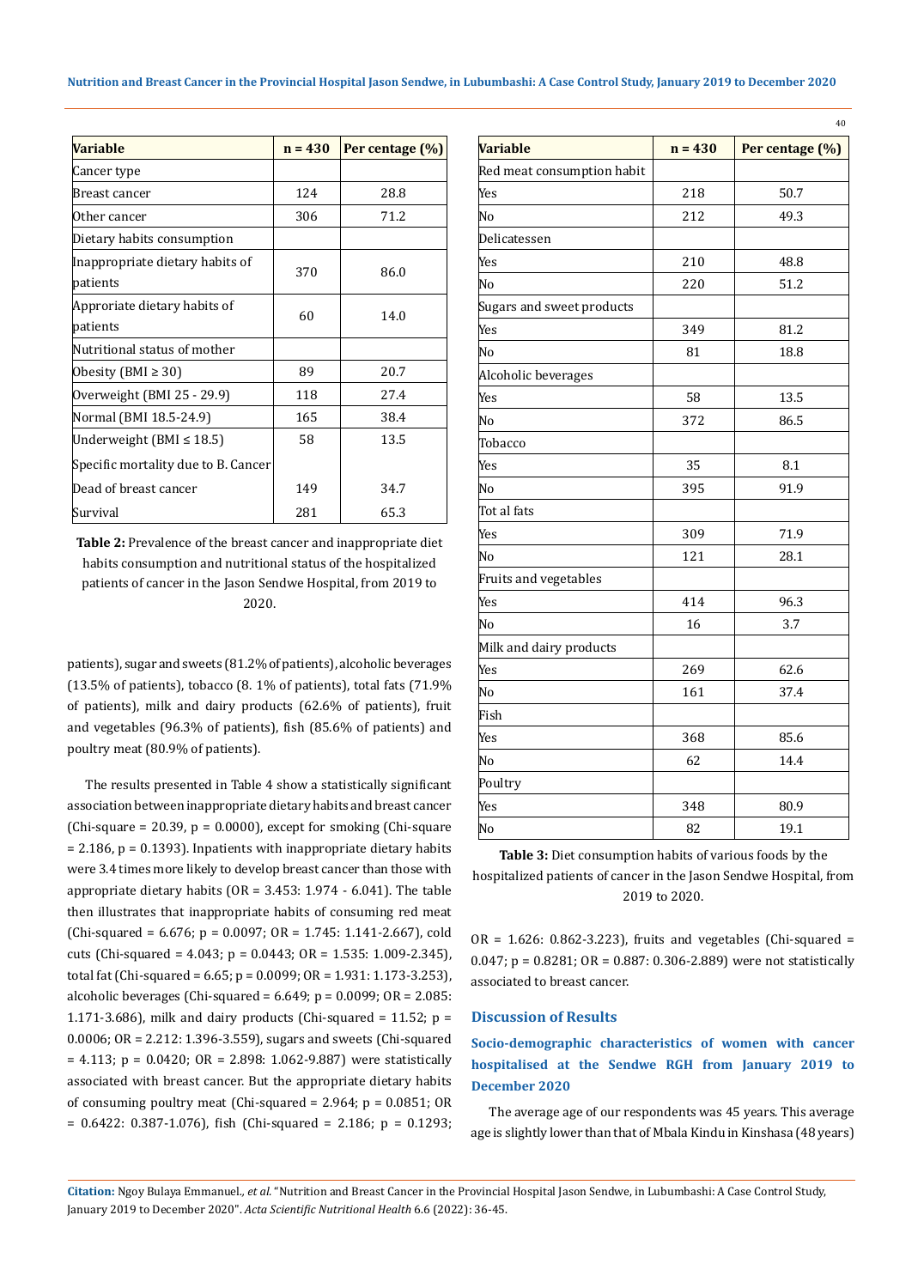| <b>Variable</b>                | <b>Breast cancer</b> |           | <b>Chi-Square</b> | p-value | <b>OR</b> | 95% CI (OR) |              |
|--------------------------------|----------------------|-----------|-------------------|---------|-----------|-------------|--------------|
|                                | <b>Yes</b>           | <b>No</b> |                   |         |           | Lower       | <b>Upper</b> |
| Diet habit consomption         |                      |           |                   |         |           |             |              |
| Inappropriate                  | 92                   | 278       | 20.39             | 0.0000  | 3.453     | 1.974       | 6.041        |
| Appropriate                    | 32                   | 28        |                   |         | $1.0\,$   |             |              |
| Red meat consumption           |                      |           |                   |         |           |             |              |
| Yes                            | 75                   | 143       | 6.676             | 0.0097  | 1.745     | 1.141       | 2.667        |
| No                             | 49                   | 163       |                   |         | $1.0\,$   |             |              |
| Cold cuts consumption          |                      |           |                   |         |           |             |              |
| Yes                            | 70                   | 140       | 4.043             | 0.0443  | 1.535     | 1.009       | 2.345        |
| No                             | 54                   | 166       |                   |         | $1.0\,$   |             |              |
| Poultry consumption            |                      |           |                   |         |           |             |              |
| Yes                            | 94                   | 254       | 2.964             | 0.0851  | 0.6422    | 0.387       | 1.076        |
| $\rm No$                       | 30                   | 52        |                   |         | $1.0\,$   |             |              |
| Sugar et sweet product         |                      |           |                   |         |           |             |              |
| Yes                            | 120                  | 279       | 4.133             | 0.0420  | 2.898     | 1.062       | 9.887        |
| No                             | $\overline{4}$       | 27        |                   |         | $1.0\,$   |             |              |
| Alcoholic beverage consumption |                      |           |                   |         |           |             |              |
| Yes                            | 25                   | 33        | 6.649             | 0.0099  | 2.085     | 1.171       | 3.686        |
| No                             | 99                   | 273       |                   |         | $1.0\,$   |             |              |
| Total fat consumption          |                      |           |                   |         |           |             |              |
| Yes                            | 100                  | 209       | 6.65              | 0.0099  | 1.931     | 1.173       | 3.253        |
| No                             | 24                   | 97        |                   |         | $1.0\,$   |             |              |
| Tabaco smoking                 |                      |           |                   |         |           |             |              |
| Yes                            | 10                   | 25        | 0.001312          | 0.9711  | 0.986     | 0.4397      | 2.09         |
| No                             | 114                  | 281       |                   |         | 1.0       |             |              |
| Fish consumption               |                      |           |                   |         |           |             |              |
| Yes                            | 111                  | 257       | 2.186             | 0.1393  | 1.626     | 0.8623      | 3.223        |
| No                             | 13                   | 49        |                   |         | $1.0\,$   |             |              |
| Milk and dairy product         |                      |           |                   |         |           |             |              |
| Yes                            | 93                   | 176       | 11.52             | 0.0006  | 2.212     | 1.396       | 3.559        |
| $\rm No$                       | 31                   | 130       |                   |         | $1.0\,$   |             |              |
| Fruits and vegetables          |                      |           |                   |         |           |             |              |
| Yes                            | 119                  | 295       | 0.04714           | 0.8281  | 0.8877    | 0.306       | 2.889        |
| No                             | 5                    | 11        |                   |         | $1.0\,$   |             |              |

**Table 4:** Association of breast cancer with inappropriate diet habits consumption of hospilized patients of cancer in the Jason Sendwe Hospital, from 2019 to 2020.

[14] and much lower than that reported by Vishnee Bissonauth, [51 years) [18]. On the other hand, it is much higher than that reported in Morocco by Ms JABA Siham (average age 28 years). The bracket age of 50 years and over was the most affected with a rate of 43.3% in our study. The 36 to 40 bracket age was the most affected with a rate of 60%) [1] This difference in results with other authors can be justified by the study population and sample size of each author. Mbala Kindu's sample size was 1791 cases of cancer, while Ms Jaba Siham's study was conducted on young women. The majority of patients were housewives (70.2%). This result is lower than that

41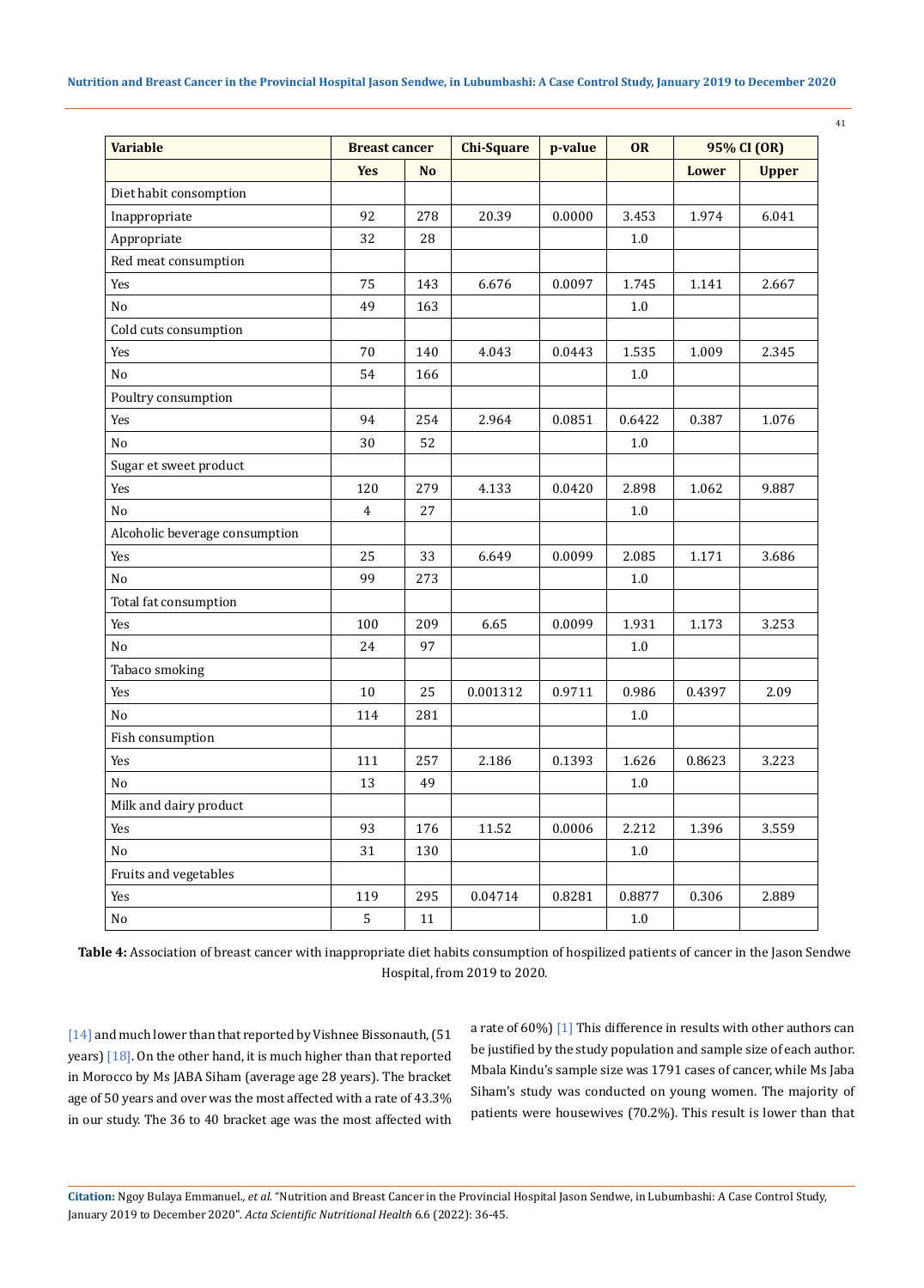of Mbala Kindu (76.7%)  $[14]$  and much lower than that noted by Bissam who found a frequency of 90% [19]. This lower result could be explained by the lower rate of married women (60.5%) in our sample. This frequency of married is lower than that of Mbala Kindu who observed a frequency of 63.9% of married cases  $[14]$ , and much lower than that observed in Mali (81.6%) by Diakite., *et al*. In 2011. We believe that the lower frequency of married patients benefiting hospital services in our study is due to the fact that their husbands are unemployed in the study country.

Prevalence of the breast cancer, inappropriate dietary habits consumption, and nutritional status of the hospitalized patients of cancer in the Jason Sendwe Hospital, from January 2019 to December 2020.

Out of a total of 430 women with cancer hospitalised at Jason Sendwe Provincial Hospital from January 2019 to December 2020, 13.5% of them were underweight, 27.4% were overweight and 20.7% were obese. Overweight was lower but underweight and obesity were higher in our study than the findings of Miss JABA Siham in 2016 within overweight was 40%, obesity was 17% and underweight was  $7\%$  [1]. The study results may be validated by the sample size which was 430 patients with cancer while Miss JABA Siham assessed the nutritional status of only 12 patients. The frequency of appropriate diet is 14.0% and that of inappropriate diet is 86.0%. Healthy food helps to prevent the occurrence of certain cancers including breast cancer. On the contrary, excessive consumption of certain foods such as meat, cold cuts, milk and dairy products, tobacco, alcohol and fatty fish can favour the development of the disease  $[20]$ . The frequency of breast cancer was 28.8%. This frequency is lower than that reported in Morocco [1] and higher than that found in 3 medical facilities of Kinshasa which is  $24\%$  [14]. Breast cancer is the most common cancer in women worldwide. About 2.09 million cases of breast cancer were diagnosed in 2018  $\boxed{7}$  and 2.26 million in 2020  $\boxed{8}$ . The specific mortality rate for breast cancer was 34.7% in our study. In 2008 the mortality rate from breast cancer reached  $13.7\%$  [21]. In the Democratic Republic of Congo (DRC), our country, breast cancer by its morbidity (16.0%) and its mortality constitutes a major public health problem [15], and this mortality was still high because of the late diagnosis and the significant deficit of therapeutic means and inappropriate nutrition  $[13]$ . So, breast cancer rate is increasing in the country accordingly to our study findings.

Although the estimated number of deaths from breast cancer is less than one-third of the estimated new cases, breast cancer is the most common cause of cancer death among women in less developed countries and the second most common cause of cancer death among women in developed countries.). In 2015, breast cancer was responsible for 571000 deaths worldwide [11] and 685,000 deaths in 2020 [8].

# **Statistical association between Dietary habits consumption of women and breast cancer risk**

There is a significant association between breast cancer risk and inappropriate dietary habits consumption in our findings, particularly red meat, cold cuts, alcoholic beverage, total fat, sugar and sweeten products, milk and dairy products. Fruits and vegetables, fish, poultry and tobacco habit consumption were not significantly associated with the breast cancer risk in our study. In Morocco, the association between breast cancer risk and the main components of the human diet including fruits and vegetables, milk and dairy products, meat, fish, fibre, alcohol, tobacco, deli meats has been the subject of numerous studies. Diet has long been suspected of affecting breast cancer risk and specific food groups and dietary nutrients have been studied in a number of studies. The red meat consumption rate in our study is lower than that of 97% reported in Morocco. Our results about Sugars and sweetened products habits consumption are slightly higher than those of 90% observed in Morocco in a study on diet and breast cancer [21]. This result is justified by the fact that the dietary intake is composed of 68% of carbohydrates. Although it is the main source of energy for the body, excessive consumption of any type of carbohydrate increases the risk of breast cancer. The vast majority of studies have shown that a high consumption of meat and deli meats is associated with an increased risk of various cancers including breast cancer. This risk occurs statistically for a consumption of more than 80g of "red" meat (beef, lamb, pork in the studies) or more than 50g of cold cuts [22]. High consumption of certain foods such as dairy products, oils, eggs, margarine, mayonnaise may reflect a high intake of fats, especially saturated fats. Heavy alcohol consumption increases the risk of breast cancer; this risk increases by about 7% for an average consumption of one alcoholic drink per day [23-24]. An increased risk of breast cancer with an intake of more than 196 g of beef and pork per week wass too carried out (OR: 1.9; 95% CI: 1.1-3.3) [25]. The vast majority of studies have shown that a high consumption of red meat and sausages is associated with an increased risk of various cancers, including breast cancer; this same result was also observed in our study. This risk occurs statistically for a consumption of more than 80g of "red" meat (beef, lamb, pork in the studies) or more than 50g of cold cuts [22].

The relationship between total fat consumption and breast cancer found in our study is often linked to the effect of fat on

**Citation:** Ngoy Bulaya Emmanuel*., et al.* "Nutrition and Breast Cancer in the Provincial Hospital Jason Sendwe, in Lubumbashi: A Case Control Study, January 2019 to December 2020". *Acta Scientific Nutritional Health* 6.6 (2022): 36-45.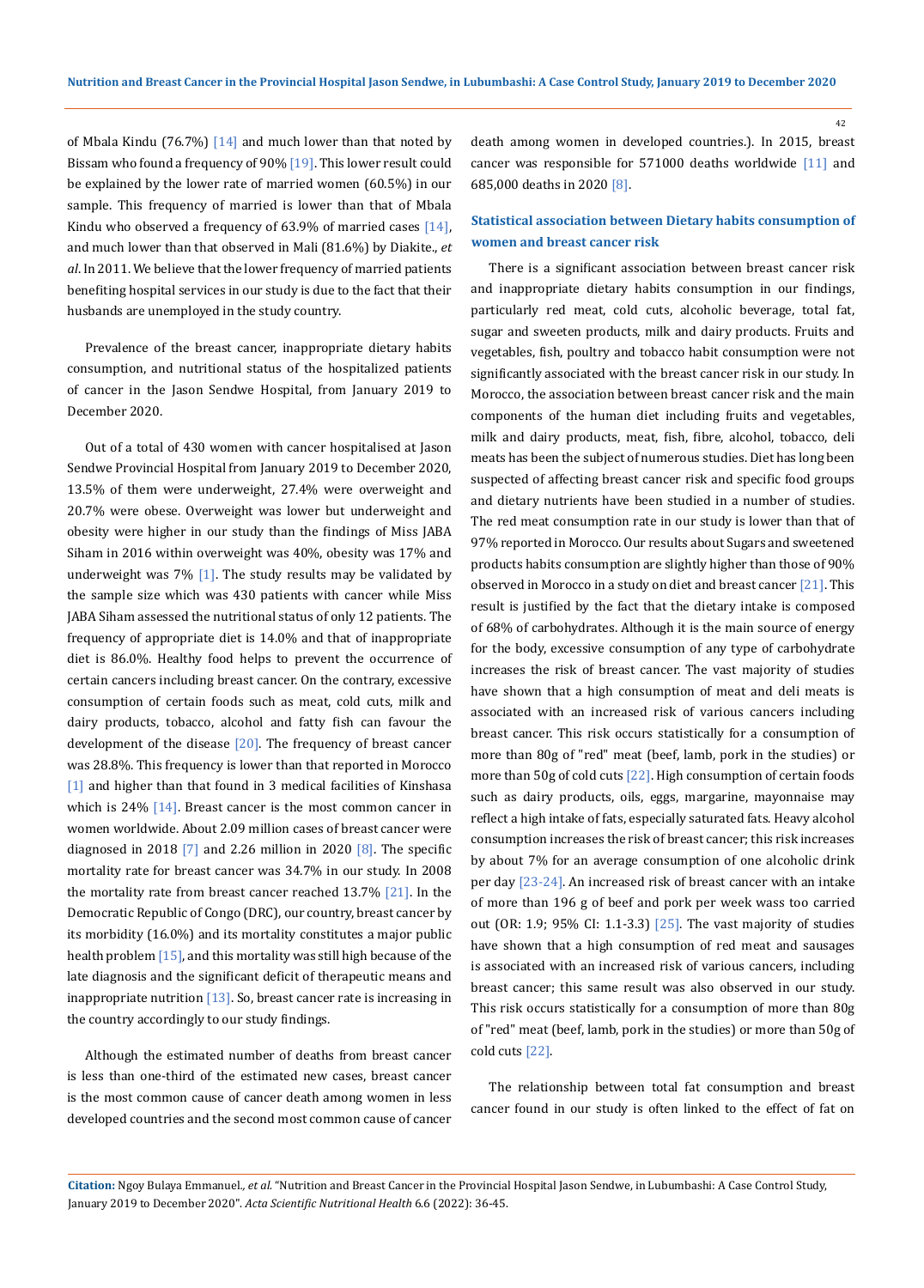weight because overweight and obesity represent over than 4 out of 10 patients women. Indeed, a diet rich in fatty acids is associated with weight gain and an increased risk of breast cancer, especially in the post-menopausal period [26].

Our results are in line with those of several epidemiological studies reporting an increased relative risk (RR) of breast cancer in women who drink alcohol, both before and after menopause [5,18,26,27].

The evidence on the association between smoking and breast cancer risk is contradictory. According to a literature review by Nkondjock and Ghadirian  $[28]$ , some studies report an increased risk, others no risk, while a few report a protective effect of tobacco. In our study tobacco was not effect on breast cancer risk [29] reported that among carriers of mutations in the BRCA1 or BRCA2 genes, there is a 54% reduced risk among those who smoke at least two cigarettes per week, compared to women with mutations who have never smoked. A meta-analysis of studies conducted between 1984 and 2001 found that smoking is a weak risk factor before menopause (RR: 1.21; 95% CI: 1.08-1.36). In women who start smoking at a young age, the RR is 1.14 (95% CI: 1.06-1.23) [30]. In contrast, another study reported no association between smoking and breast cancer in French Canadian women with BRCA mutations [31-32]. In contrast to the study by Rodam., *et al*. (2007), the opposite results to ours (an increased risk of breast cancer with 10 or more cigarettes per day in pre-menopausal (OR: 2.55; 95% CI: 1.81-3.60) and post-menopausal women (OR: 1.78; 95% CI: 1.33-2.37) was found [33-34].

We found a positive and significant association between milk and dairy consumption and breast cancer risk. This observation is similar to that of Djamil maliou  $[7]$  and the National Highways Sector Schemes (NHSS) study (milk consumption was associated with an increased risk with an RR of 2.91 (95% CI: 1.38-6.14) comparing the highest category of consumption with the lowest, but the results are slightly statistically insignificant ( $p = 0.08$ . Almost 28 prospective and one retrospective cohort study examined the association between dairy products and the risk of developing breast cancer. Of these studies, 17 measured the association between disease and total dairy consumption. Eleven of them found no significant association [18].

The scientific evidence on poultry and breast cancer risk was not sufficiently consistent and therefore there are no specific recommendations on this subject. Poultry consumption is nevertheless preferable to red meat consumption, especially as this type of meat is more accessible to the population  $[21]$ . Fish habit consumption was not associated with breast cancer risk in this study. This findings are similar with those published by WHO according to which increased consumption of fish and Omega 3 fatty acids would have a preventive effect on the development of breast cancer. Animal studies have concluded that the main unsaturated fatty acid Omega 3 has an inhibitory effect on the development of breast cancer [35]. Several studies have investigated different diets for their effects on breast cancer risk, and the Mediterranean diet has been one of the most studied models. The Mediterranean diet encompasses all the beneficial nutritional characteristics presented in nutritional studies and therefore may offer protection against breast cancer [21].

In this study, we found non association between fruit and vegetable consumption and breast cancer risk. This is similar with other studies [36,37]. Our results are in contrast to those of study in New York State [38].

#### **Validity of the Results**

This inconsistency of results between our findings and other authors is due to the existence of different measures of association, sample size, study location and time period. Some authors have interpreted the Odds Ratio, relative risk, p-value and other statistical tests and dispersion parameters. Most studies on diet and breast cancer have been conducted in industrialised countries, mainly in North America, Europe and Japan. Although there is variability in dietary patterns in Europe between northern and southern countries, the differences in dietary habits between industrialised and developing countries are even greater. The role of diet in breast cancer risk in developing countries has been less studied. Although the variation in dietary patterns studied across different countries should exceed measurement error, these dietary studies may need to take this factor into account when examining their association with cancer.

### **Conclusion**

The results of this study support the hypothesis that nutrition dietary intake plays an important role in the ethology of breast cancer in women as we found a positive association between nutrition dietary intake and breast cancer risk. The results of our study show that poor dietary habits (inappropriate food consumption) are associated with high breast cancer risk, such as excessive consumption of meat, sausages, milk and dairy products, total fats, sugars and sweet products, red meat, cold cuts, and alcoholic beverage. To reduce this risk, respecting the food pyramid and the Mediterranean diet are the cornerstones in the prevention not only of breast cancer but also of other cancers and pathologies. The results also allow us to observe that the frequency and specific mortality due to breast cancer remains high in the city of

**Citation:** Ngoy Bulaya Emmanuel*., et al.* "Nutrition and Breast Cancer in the Provincial Hospital Jason Sendwe, in Lubumbashi: A Case Control Study, January 2019 to December 2020". *Acta Scientific Nutritional Health* 6.6 (2022): 36-45.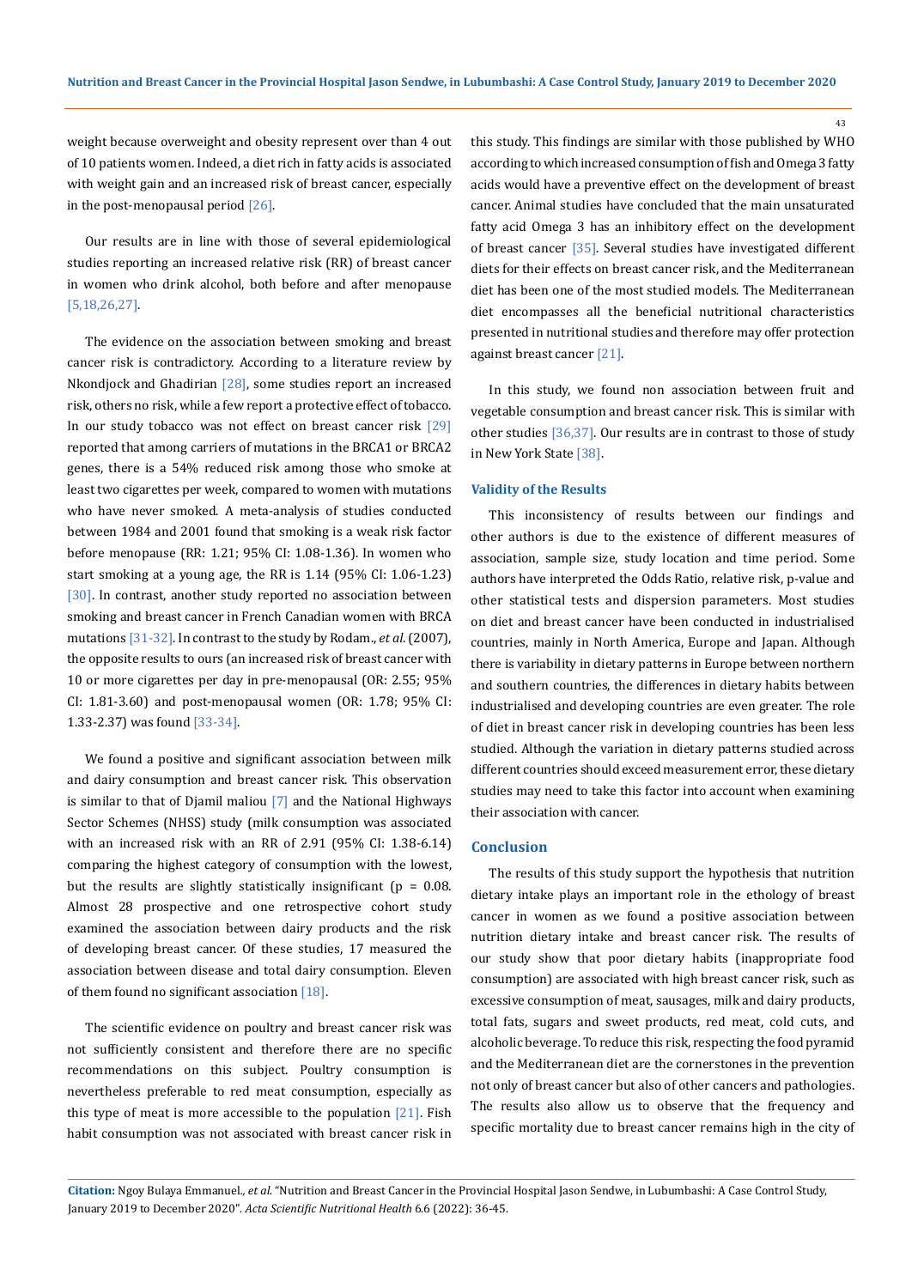Lubumbashi and most patients were subjected to an inappropriate diet (86.0%). The prevention of breast cancer through nutrition consists of balancing one's overall consumption, favouring what protects and reducing what can contribute to the development of breast cancer [3].

## **Conflict of Interest**

Authors declare no conflict of interest exist to publish present paper.

# **Bibliography**

- 1. Miss JABA Siham. "Cancer du sein chez la femme jeune: Facteurs de risque et prévention (A propos de 23 cas)". Thèse. Université Mohammed V-Rabat Faculté De Médecine Et De Pharmacie -RABAT (2016).
- 2. Ministère de la communauté française. "Opportunité de dépistage du cancer de seins chez les femmes de 40 à 49 ans". Centre de Recherche Opérationnelle en santé Publique. IPH/ EPI Reports Nr (2005): 001.
- 3. Institut national de cancer (INCA). "Nutrition et cancers". SI-REN/187512177. Paris Juin. Inca.fr/nacre (2015).
- 4. Forouzanfar MH., *et al*[. "Breast and cervical cancer in 187](https://pubmed.ncbi.nlm.nih.gov/21924486/)  [countries between 1980 and 2010: a systematic analysis".](https://pubmed.ncbi.nlm.nih.gov/21924486/)  *Lancet* [\(2015\).](https://pubmed.ncbi.nlm.nih.gov/21924486/)
- 5. [Marina Puddu and Jean Tafforeau. "Opportunité de dépistage](file:///E:/Acta%20pdfs--%20Rajani/MAY/ASNH/ASNH-22-RA-114/Opportunité%20de%20dépistage%20du%20cancer%20du%20sein%20chez%20les%20femmes%20de%2040%20à%2049%20ans.%20Centre%20de%20Recherche%20Opérationnelle%20en%20Santé%20Publique)  [du cancer du sein chez les femmes de 40 à 49 ans. Centre de](file:///E:/Acta%20pdfs--%20Rajani/MAY/ASNH/ASNH-22-RA-114/Opportunité%20de%20dépistage%20du%20cancer%20du%20sein%20chez%20les%20femmes%20de%2040%20à%2049%20ans.%20Centre%20de%20Recherche%20Opérationnelle%20en%20Santé%20Publique)  [Recherche Opérationnelle en Santé Publique". IPH/EPI Re](file:///E:/Acta%20pdfs--%20Rajani/MAY/ASNH/ASNH-22-RA-114/Opportunité%20de%20dépistage%20du%20cancer%20du%20sein%20chez%20les%20femmes%20de%2040%20à%2049%20ans.%20Centre%20de%20Recherche%20Opérationnelle%20en%20Santé%20Publique)[ports Nr.- 001. \(2005\).](file:///E:/Acta%20pdfs--%20Rajani/MAY/ASNH/ASNH-22-RA-114/Opportunité%20de%20dépistage%20du%20cancer%20du%20sein%20chez%20les%20femmes%20de%2040%20à%2049%20ans.%20Centre%20de%20Recherche%20Opérationnelle%20en%20Santé%20Publique)
- 6. Ministère de la santé Suisse. "Moyenne annuelle 2003-2007". estimée à partir des données des registres suisses du cancer (2007).
- 7. DJAMIL Maliou. "Étude de l'association entre consommation de produits laitiers et risque de développer un cancer du sein: une étude cas-témoins sur des femmes algériennes. ECOLE NATIONALE SUPERIEURE AGRONOMIQUE D'EL HARRACH-ALGER". *Departement De Technologie Alimentaire. Republique Algerienne Democratique Et Populaire* (2019).
- 8. OMS-AIEA. "Matériels de radiothérapie dans le cadre de la lutte contre les cancers". *Genève* (2021).
- 9. Terki N., *et al*. "Incidence annuelle du cancer du sein dans la population Algérienne diagnostiquée au niveau des centres de référence d'anatomopathologie en Algérie". Le fascicule de la santé n°19- Avril (2015).
- 10. [LAZREQ F. "Alimentation et cancer du sein". Faculté de Mé](http://ao.um5.ac.ma/xmlui/handle/123456789/15497)decine et de pharmacie [Université MOHAMMED V. RABAT](http://ao.um5.ac.ma/xmlui/handle/123456789/15497)  [\(2019\).](http://ao.um5.ac.ma/xmlui/handle/123456789/15497)
- 11. [AUBRY P and GAUZERE BA. "Les cancers dans les pays en](http://medecinetropicale.free.fr/cours/cancer.pdf)  [développement. Université de Bordeaux \(France\)".](http://medecinetropicale.free.fr/cours/cancer.pdf) *Médecine [Tropicale](http://medecinetropicale.free.fr/cours/cancer.pdf)* (2019).
- 12. Institut de veille sanitaire (INVS) . "Réseau français des registres de cancer, Institut national de la santé et de la recherche médicale, Centre d'épidémiologie sur les causes médicales de décès, Hospices civils de Lyon, Institut national du cancer. Estimation nationale de l'incidence et de la mortalité par cancer en France entre 1980 et 2012. Étude à partir des registres des cancers du réseau Francim. Partie 1: tumeurs solides". Saint-Maurice: InVS (2013).
- 13. [RDC-Ministère de la santé publique. "Stratégie nationale de](https://www.politico.cd/encontinu/2020/02/06/rdc-le-gouvernement-adopte-une-strategie-nationale-de-lutte-contre-les-cancers-du-col-uterin-et-du-sein.html/53813/)  [lutte contre les cancers du col utérin et du sein en république](https://www.politico.cd/encontinu/2020/02/06/rdc-le-gouvernement-adopte-une-strategie-nationale-de-lutte-contre-les-cancers-du-col-uterin-et-du-sein.html/53813/)  [démocratique du Congo".](https://www.politico.cd/encontinu/2020/02/06/rdc-le-gouvernement-adopte-une-strategie-nationale-de-lutte-contre-les-cancers-du-col-uterin-et-du-sein.html/53813/) *Kinshasa* (2015).
- 14. Mbala Kingu., *et al*[. "Profil épidemio-clinique et moléculaire du](https://kismed-unikis.org/wp-content/uploads/2016/10/1.KisMed.9.1.Mbala_.Cancer.sein_.pdf)  [cancer du sein dans les hôpitaux de la ville Kinshasa".](https://kismed-unikis.org/wp-content/uploads/2016/10/1.KisMed.9.1.Mbala_.Cancer.sein_.pdf) *KisMed* [9.1 \(2019\): 326-332.](https://kismed-unikis.org/wp-content/uploads/2016/10/1.KisMed.9.1.Mbala_.Cancer.sein_.pdf)
- 15. OMS. "Profil des pays pour le cancer". *Genève* (2014).
- 16. [Léon Kabamba., et al. "Pleurésie massive après chirurgie du](https://www.ncbi.nlm.nih.gov/pmc/articles/PMC4218650/)  [cancer de sein et arrêt précoce du Tamoxifène: à propos d''une](https://www.ncbi.nlm.nih.gov/pmc/articles/PMC4218650/)  observation". *[PanAfrican Medica Journal](https://www.ncbi.nlm.nih.gov/pmc/articles/PMC4218650/)* (2014).
- 17. Kimpinde C. "Frequence et cout de la césarienne à l'hopital général provincial de référence Jason Sendwe en 2019". Inedit, UNILU/Ecole de santé publique (2020).
- 18. Vishnee Bissonauth and Mode de vie. "habitudes alimentaires et cancer du sein: Étude cas-témoins chez les Canadiennes-françaises non porteuses de mutations des gènes BRCA. Thèse présentée à la faculté des études supérieures en vue de l'obtention du grade de Ph.D. en nutrition. Université de Montréal". *Département de Nutrition. Faculté de Médecine* (2008).
- 19. Kruger R., *et al*[. "The determinants of overweight and obesity](https://pubmed.ncbi.nlm.nih.gov/16684387/)  [among 10- to 15-year-old schoolchildren in the North West](https://pubmed.ncbi.nlm.nih.gov/16684387/)  [Province, South Africa-The THUSA BANA \(Transition and](https://pubmed.ncbi.nlm.nih.gov/16684387/)  [Health during Urbanisation of South Africans; BANA, children\)](https://pubmed.ncbi.nlm.nih.gov/16684387/)  study". *[Public Health Nutrition](https://pubmed.ncbi.nlm.nih.gov/16684387/)* 9.3 (2006): 351-358.
- 20. Karine Giraudon and Alimentation et cancers. "Guide pour se nourrir". LVC, édition (2015).

**Citation:** Ngoy Bulaya Emmanuel*., et al.* "Nutrition and Breast Cancer in the Provincial Hospital Jason Sendwe, in Lubumbashi: A Case Control Study, January 2019 to December 2020". *Acta Scientific Nutritional Health* 6.6 (2022): 36-45.